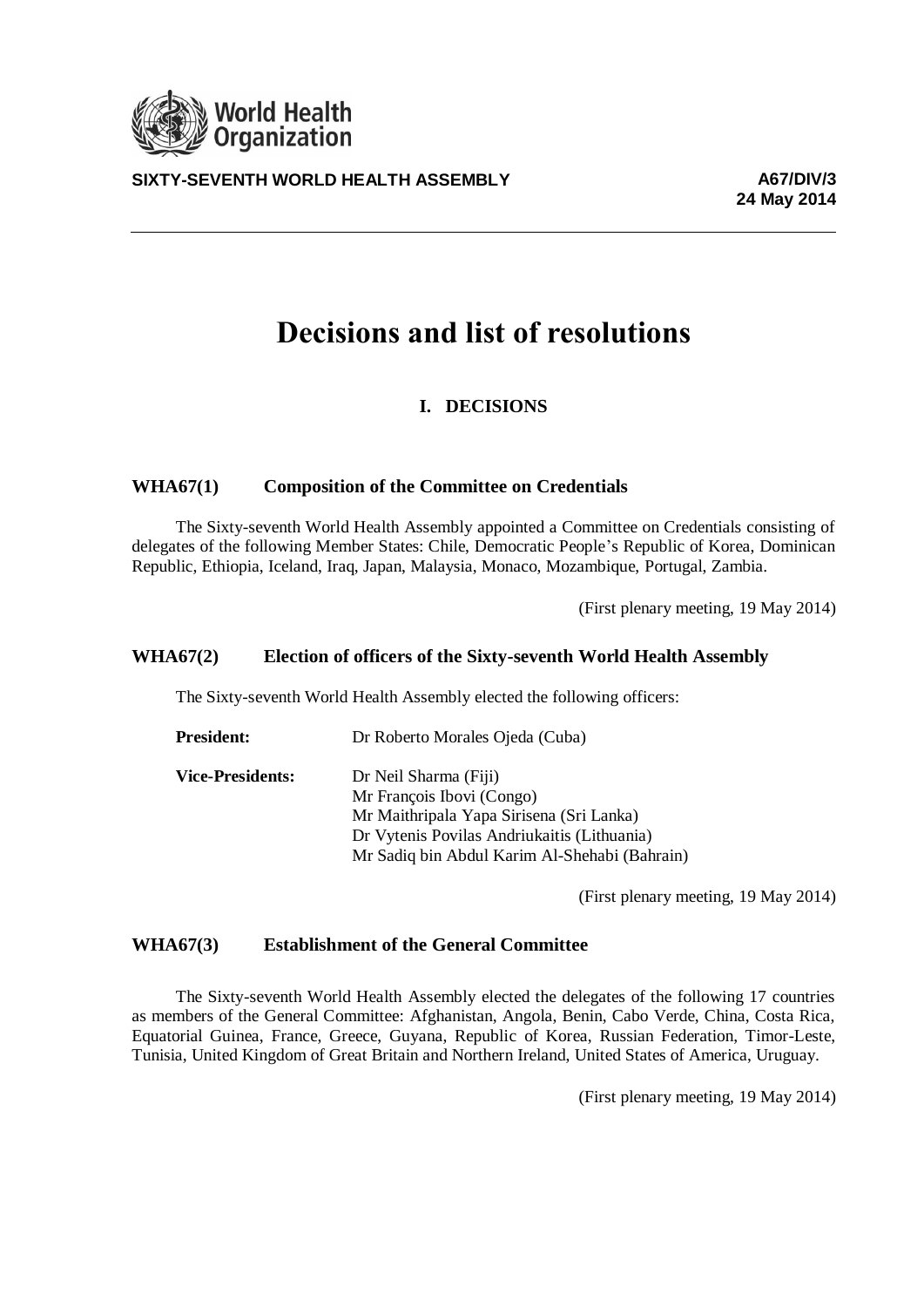#### **WHA67(4) Adoption of the agenda**

The Sixty-seventh World Health Assembly adopted the provisional agenda prepared by the Executive Board at its 134th session, with the deletion of four items and the transfer of three items from Committee A to Committee B.

> (Second plenary meeting, 19 May 2014 and seventh plenary meeting, 22 May 2014)

#### **WHA67(5) Election of officers of the main committees**

The Sixty-seventh World Health Assembly elected the following officers of the main committees:

| <b>Committee A:</b> | <b>Chairman</b> | Professor Pamela Rendi-Wagner (Austria) |
|---------------------|-----------------|-----------------------------------------|
| <b>Committee B:</b> | <b>Chairman</b> | Dr Ruhakana Rugunda (Uganda)            |

(First plenary meeting, 19 May 2014)

The main committees subsequently elected the following officers:

| <b>Committee A:</b> | <b>Vice-Chairmen</b> | Dr Pe Thet Khin (Myanmar)<br>Dr Jorge Villavicencio (Guatemala)             |
|---------------------|----------------------|-----------------------------------------------------------------------------|
|                     | Rapporteur           | Dr Helen Mbugua (Kenya)                                                     |
| <b>Committee B:</b> | <b>Vice-Chairmen</b> | Dr Mohsen Asadi-Lari (Islamic Republic of Iran)<br>Dr Siale Akauola (Tonga) |
|                     | Rapporteur           | Dr Dipendra Raman Singh (Nepal)                                             |
|                     |                      | (First meetings of Committees A and B,                                      |

19 and 21 May 2014, respectively)

#### **WHA67(6) Verification of credentials**

The Sixty-seventh World Health Assembly recognized the validity of the credentials of the following delegations: Afghanistan; Albania; Algeria; Andorra; Angola; Argentina; Armenia; Australia; Austria; Azerbaijan; Bahamas; Bahrain; Bangladesh; Barbados; Belarus; Belgium; Benin; Bhutan; Bolivia (Plurinational State of); Bosnia and Herzegovina; Botswana; Brazil; Brunei Darussalam; Bulgaria; Burkina Faso; Burundi; Cabo Verde; Cambodia; Cameroon; Canada; Central African Republic; Chad; Chile; China; Colombia; Comoros; Congo; Cook Islands; Costa Rica; Côte d'Ivoire; Croatia; Cuba; Cyprus; Czech Republic; Democratic People's Republic of Korea; Democratic Republic of the Congo; Denmark; Diibouti; Dominican Republic; Ecuador; Egypt; El Salvador; Equatorial Guinea; Eritrea; Estonia; Ethiopia; Fiji; Finland; France; Gabon; Gambia; Georgia; Germany; Ghana; Greece; Grenada; Guatemala; Guinea; Guinea-Bissau; Guyana; Haiti; Honduras; Hungary; Iceland; India; Indonesia; Iran (Islamic Republic of); Iraq; Ireland; Israel; Italy; Jamaica; Japan; Jordan; Kazakhstan; Kenya; Kiribati; Kuwait; Kyrgyzstan; Lao People's Democratic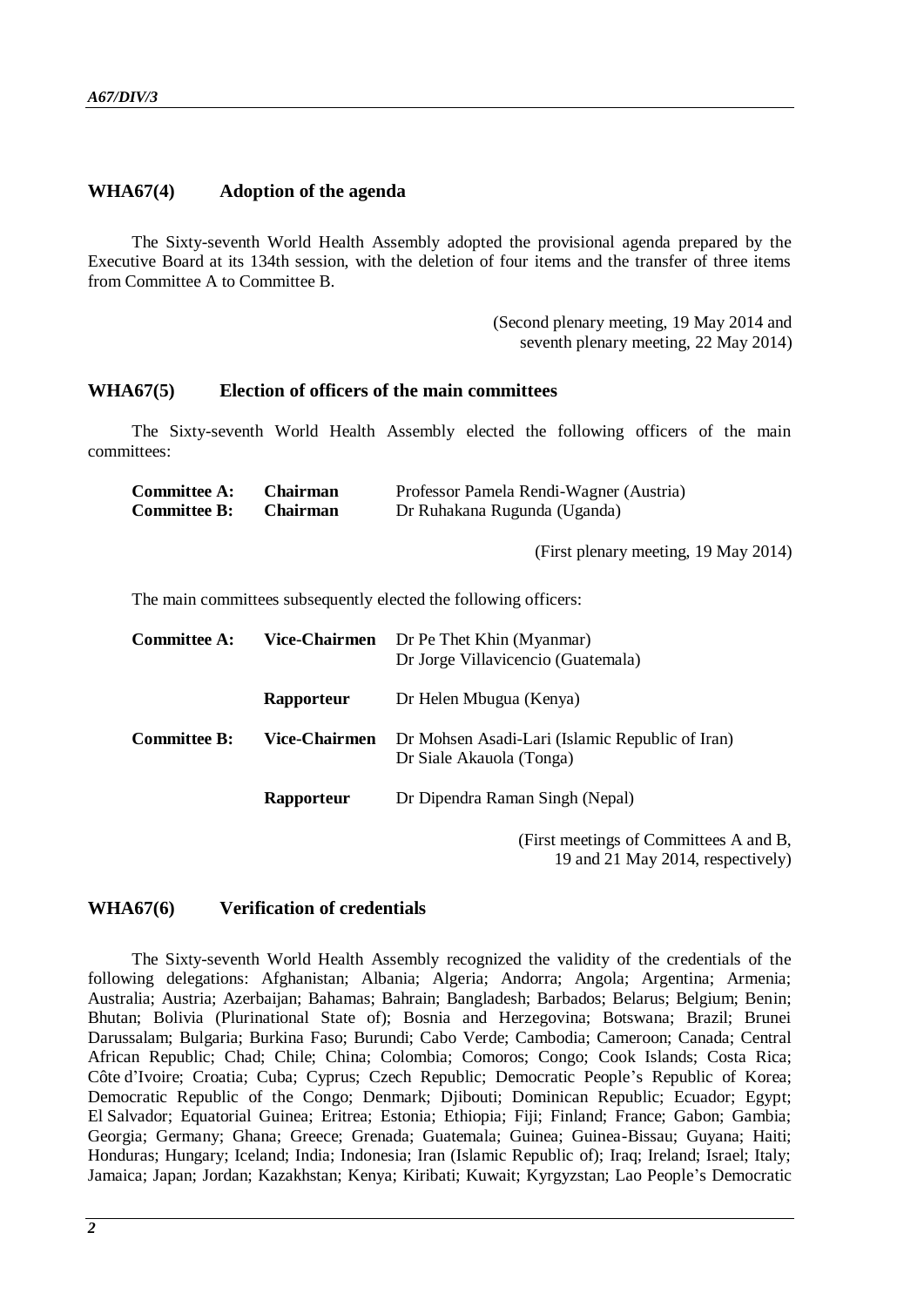Republic; Latvia; Lebanon; Lesotho; Liberia; Libya; Lithuania; Luxembourg; Madagascar; Malawi; Malaysia; Maldives; Mali; Malta; Mauritania; Mauritius; Mexico; Monaco; Mongolia; Montenegro; Morocco; Mozambique; Myanmar; Namibia; Nepal; Netherlands; New Zealand; Nicaragua; Niger; Nigeria; Norway; Oman; Pakistan; Panama; Papua New Guinea; Paraguay; Peru; Philippines; Poland; Portugal; Qatar; Republic of Korea; Republic of Moldova; Romania; Russian Federation; Rwanda; Saint Kitts and Nevis; Samoa; San Marino; Sao Tome and Principe; Saudi Arabia; Senegal; Serbia; Seychelles; Sierra Leone; Singapore; Slovakia; Slovenia; Solomon Islands; Somalia; South Africa; South Sudan; Spain; Sri Lanka; Sudan; Suriname; Swaziland; Sweden; Switzerland; Syrian Arab Republic; Thailand; The former Yugoslav Republic of Macedonia; Timor-Leste; Togo; Tonga; Trinidad and Tobago; Tunisia; Turkey; Turkmenistan; Tuvalu; Uganda; Ukraine; United Arab Emirates; United Kingdom of Great Britain and Northern Ireland; United Republic of Tanzania; United States of America; Uruguay; Uzbekistan; Venezuela (Bolivarian Republic of); Viet Nam; Yemen; Zambia; Zimbabwe.

(Sixth plenary meeting, 21 May 2014)

## **WHA67(7) Election of Members entitled to designate a person to serve on the Executive Board**

The Sixty-seventh World Health Assembly, after considering the recommendations of the General Committee, elected the following as Members entitled to designate a person to serve on the Executive Board: China, Democratic Republic of the Congo, Eritrea, Gambia, Kuwait, Liberia, Nepal, Russian Federation, United Kingdom of Great Britain and Northern Ireland, United States of America.

(Eighth plenary meeting, 23 May 2014)

## **WHA67(8) Consideration of the financial and administrative implications for the Secretariat of resolutions proposed for adoption by the Executive Board or Health Assembly**

The Sixty-seventh World Health Assembly, having recalled the approval by the Sixty-sixth World Health Assembly of the Programme budget 2014–2015 in its entirety, and the financing dialogue, including a coordinated Organization-wide resource mobilization, that was established in order to ensure the full financing of the programme budget,

(1) decided that resolutions adopted by the Sixty-seventh World Health Assembly will be implemented to the extent that their funding is included in the Programme budget 2014–2015, with the exception of activities that fall under the emergency component of the Programme budget,<sup>1</sup> or as otherwise specifically decided by the Health Assembly;

(2) decided further that where resolutions adopted by the Sixty-seventh World Health Assembly have cost implications that exceed the financial provisions of the Programme budget 2014–2015, the Director-General shall present a report to the Programme, Budget and Administration Committee of

l

 $<sup>1</sup>$  Activities that fall under the emergency component of the programme budget do not have a budget ceiling. In</sup> resolution WHA66.2, paragraph 9 the Health Assembly "FURTHER AUTHORIZES the Director-General, where necessary, to incur expenditures in the emergencies component of the budget beyond the amount allocated for this component, subject to availability of resources …".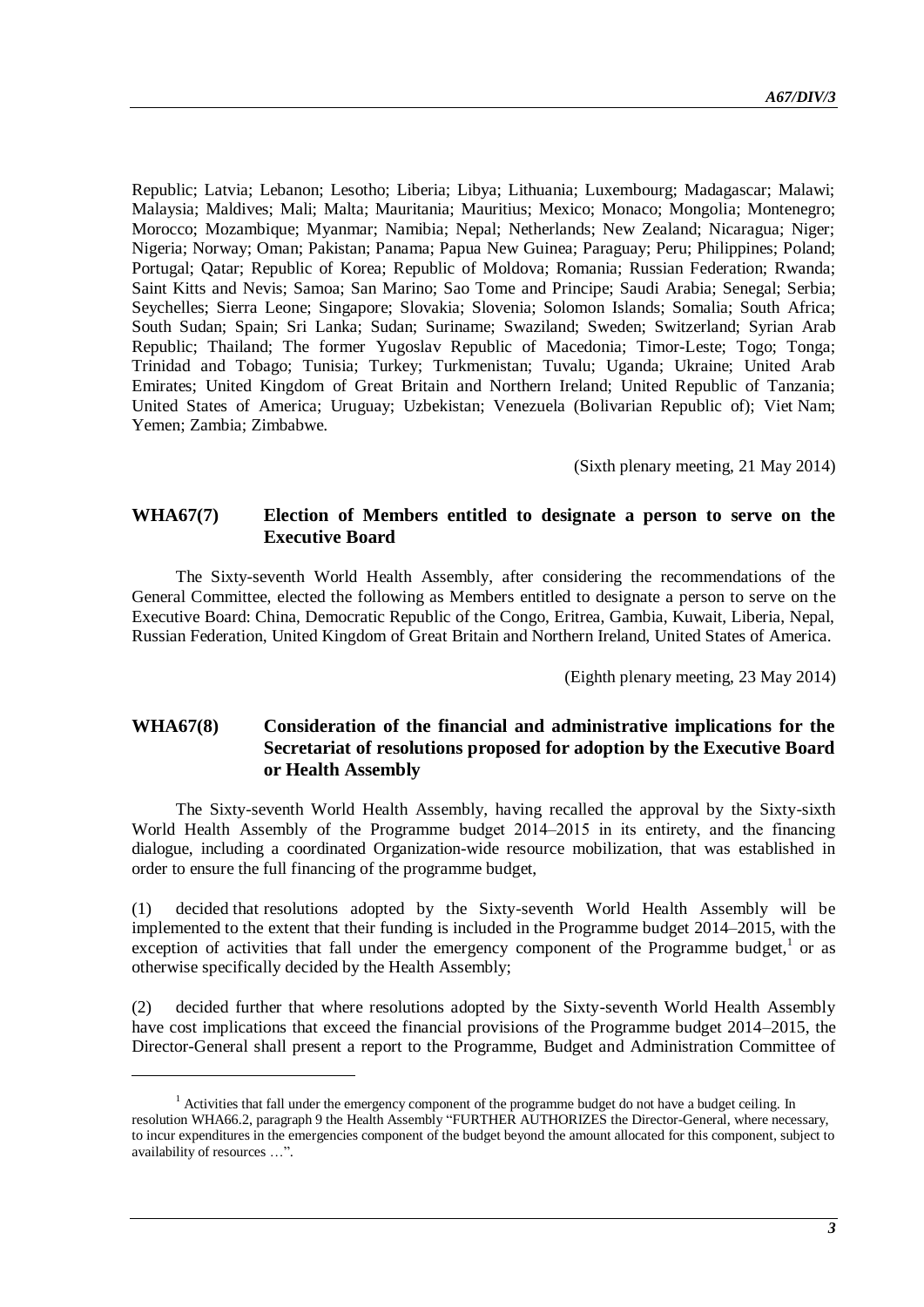the Executive Board at its twenty-first meeting in January 2015 containing a proposal for handling the related costs, including an analysis of the financial and programmatic implications, and considering all available options;

(3) requested the Programme, Budget and Administration Committee to make recommendations to the Executive Board at its 136th session and to the Sixty-eighth World Health Assembly, based on the report in paragraph (2) above, for consideration in conjunction with the information requested in document A66/48, paragraph  $28$ ;<sup>1</sup>

(4) requested the Director-General, in consultation with Member States, to report to the Programme, Budget and Administration Committee in January 2015 on options to ensure alignment of resolutions with the general programme of work and the related programme budgets, including how to strengthen the link between programme budgets and resolutions, reports on financial implications of resolutions and decisions adopted by the Health Assembly as well as progress reports, and providing information on the proportion of future programme budgets that results from resolutions and decisions adopted by the governing bodies.

(Eighth plenary meeting, 23 May 2014)

## **WHA67(9) Maternal, infant and young child nutrition**

The Sixty-seventh World Health Assembly,

(1) endorsed the seven indicators to monitor progress towards the achievement of the global targets as part of the core set of indicators of the global monitoring framework on maternal, infant and young child nutrition;

(2) requested the Director-General to establish a working group composed of representatives and experts appointed by Member States and United Nations bodies in order to complete the work, before the end of 2014, on the development of the core set of indicators to monitor the comprehensive implementation plan on maternal, infant and young child nutrition, building on "tracer" indicators for policy and programme implementation in health and other sectors that are relevant to the achievement of the global nutrition targets, as well as developing an extended set of indicators in order to track processes that have an impact on the global targets in specific country settings, for consideration by Member States at the Sixty-eighth World Health Assembly;

(3) also requested the Director-General to convene informal consultations with Member States<sup>2</sup> to complete the work, before the end of 2015, on risk assessment and management tools for conflicts of interest in nutrition, for consideration by Member States at the Sixty-ninth World Health Assembly;

(4) noted the work carried out by the WHO Secretariat in response to resolution WHA65.6 on the comprehensive implementation plan on maternal, infant and young child nutrition, in which the

1

<sup>&</sup>lt;sup>1</sup> See document A66/48, paragraph 28: " ... the governing bodies will provide guidance on the Director-General's proposals relating to any reprogramming of resources or activities deemed necessary, in view of the progress towards programme budget implementation, new mandates received and World Health Assembly resolutions with associated financial implications or emerging public health needs".

 $2$  And, where applicable, regional economic integration organizations.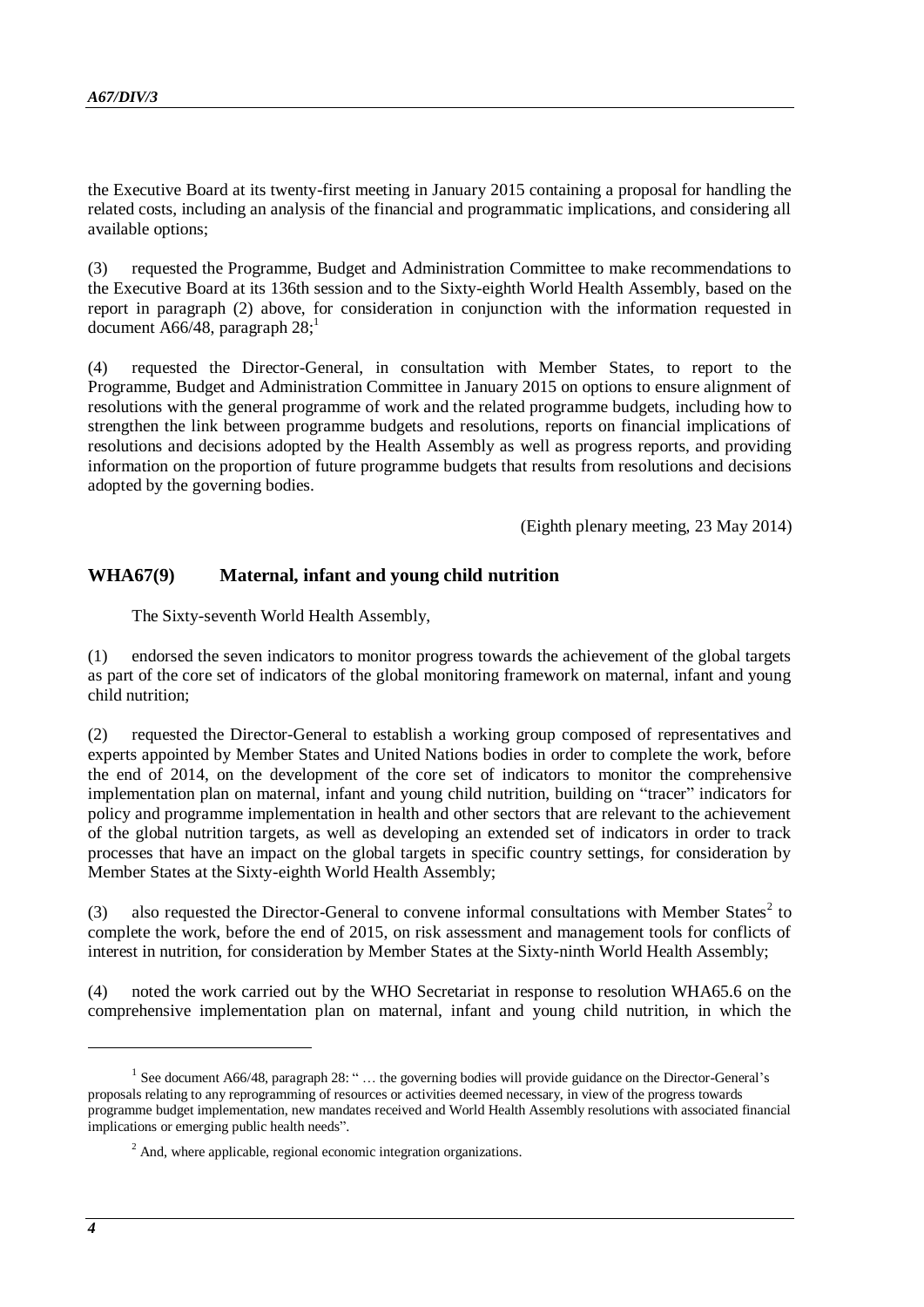Director-General was requested to provide clarification and guidance on the "inappropriate promotion of food for infants and young children" cited in resolution WHA63.23 on infant and young child nutrition, taking into consideration the ongoing work of the Codex Alimentarius Commission; further recalling resolution WHA63.23, in which Member States were urged to end inappropriate promotion of food for infants and young children; and further requesting the Director-General to complete the work, before the end of 2015, for consideration by Member States at the Sixty-ninth World Health Assembly.

(Eighth plenary meeting, 23 May 2014)

## **WHA67(10) Health conditions in the occupied Palestinian territory, including east Jerusalem, and in the occupied Syrian Golan**

The Sixty-seventh World Health Assembly, mindful of the basic principle established in the Constitution of the World Health Organization, which affirms that the health of all peoples is fundamental to the attainment of peace and security, and stressing that unimpeded access to health care is a crucial component of the right to health, requested the Director-General:

(1) to report on the health conditions in the occupied Palestinian territory, including east Jerusalem, and in the occupied Syrian Golan, to the Sixty-eighth World Health Assembly, based on a field assessment, including with special focus on:

(a) barriers to health access in the occupied Palestinian territory, as well as progress made in the implementation of the recommendations contained in the World Health Organization 2013 report on "Right to health: barriers to health access in the occupied Palestinian territory";

(b) access to adequate health services on the part of Palestinian prisoners;

(c) the effect of prolonged occupation and human rights violations on mental health, particularly the mental consequences of the Israeli military detention system on child detainees;

(d) the effect of impeded access to water and sanitation, as well as food insecurity, on health conditions in the occupied Palestinian territory, particularly in the Gaza Strip;

(e) the provision of financial and technical assistance and support by the international donor community, and its contribution to improving health conditions in the occupied Palestinian territory;

(2) to provide support to the Palestinian health services, including capacity-building programmes;

(3) to provide health-related technical assistance to the Syrian population in the occupied Syrian Golan;

(4) to continue providing necessary technical assistance in order to meet the health needs of the Palestinian people, including prisoners and detainees in cooperation with the efforts of the International Committee of the Red Cross, as well as the health needs of the handicapped and injured;

(5) to provide support also to the Palestinian health sector in preparing for emergency situations, and scaling up emergency preparedness and response capacities;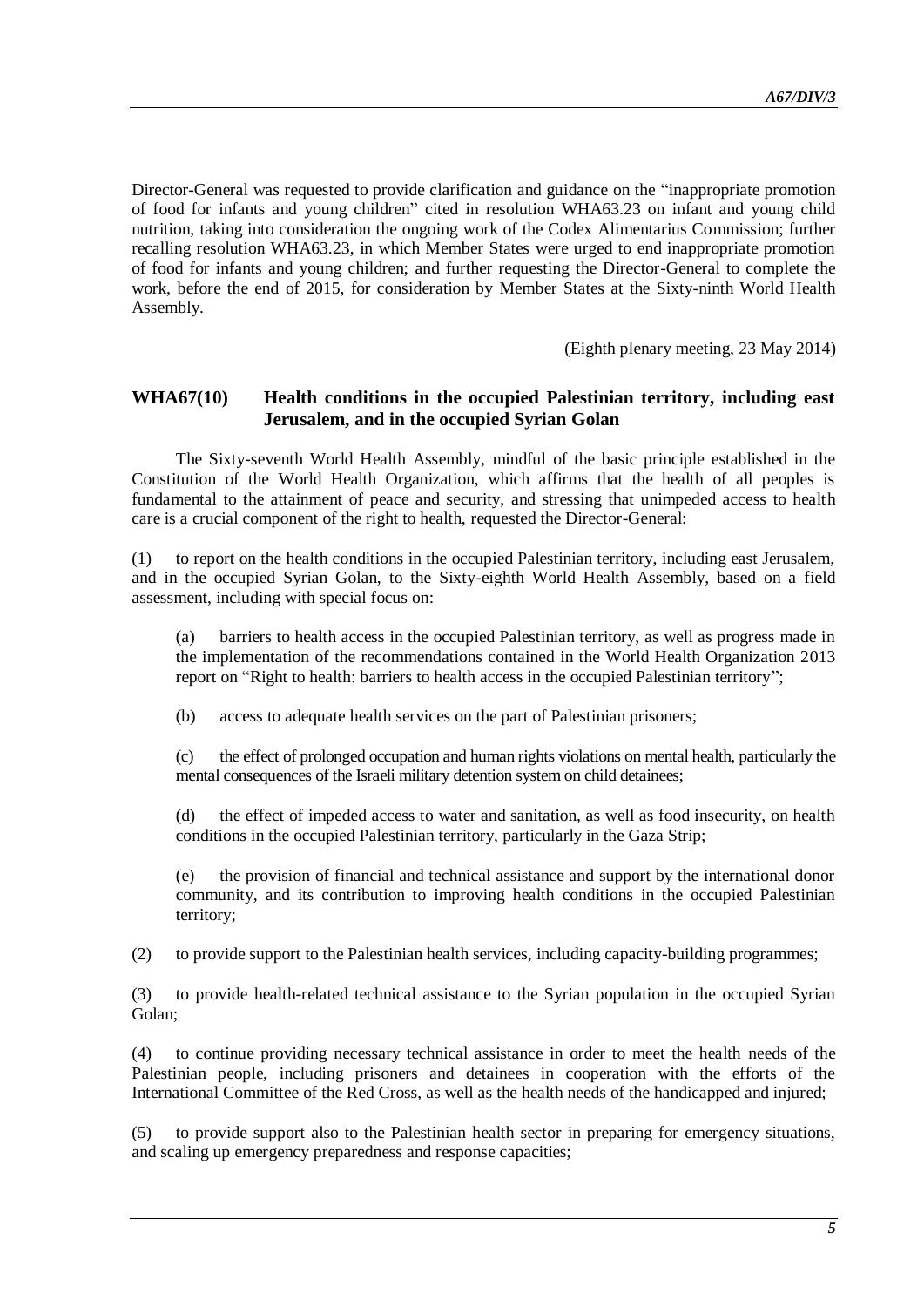(6) to support the development of the health system in the occupied Palestinian territory, including development of human resources.

(Eighth plenary meeting, 23 May 2014)

#### **WHA67(11) Appointment of representatives to the WHO Staff Pension Committee**

(1) The Sixty-seventh World Health Assembly nominated Dr Ebenezer Appiah-Denkyira of the delegation of Ghana as a member for a three-year term until May 2017 and Dr Michel Tailhades, the most senior alternate member of the delegation of Switzerland, as a member for the remainder of his term of office until May 2015.

(2) The Sixty-seventh World Health Assembly also nominated Dr Darren Hunt of the delegation of New Zealand and Dr Mariam A. Al-Jalahma of the delegation of Bahrain as alternate members of the WHO Staff Pension Committee for a three-year term until May 2017.

(Ninth plenary meeting, 24 May 2014)

#### **WHA67(12) Real estate: update on the Geneva buildings renovation strategy**

The Sixty-seventh World Health Assembly, having considered the report on real estate: update on the Geneva buildings renovation strategy,<sup>1</sup> and having noted the report of the Programme, Budget and Administration Committee of the Executive Board to the Sixty-seventh World Health Assembly.<sup>2</sup>

(1) noted the updated Geneva buildings renovation strategy;

(2) authorized the Director-General to proceed with the initial planning phase, including the organization of an architectural competition;

(3) expressed its appreciation to the Government of Switzerland for its offer to provide an initial interest-free loan of 14 million Swiss francs for planning purposes;

(4) requested the Director-General:

(a) to accept the initial loan subject to the conditions described in paragraphs 10–12 of the report on real estate: update on the Geneva buildings renovation strategy,  $1$  continuing to plan the site-wide renovation project;

(b) to present to the Sixty-eighth World Health Assembly the selected design for the new building with an outline of the building specifications and a detailed financial update of the entire renovation strategy, with the expectation that a final decision will be taken by the Sixty-ninth World Health Assembly regarding approval of the final project and acceptance of the full loan for the construction of the new building and initiation of construction work, subject to the Swiss federal authorities' final approval of the full loan in December 2016.

(Ninth plenary meeting, 24 May 2014)

1

 $1$  Document A67/52.

 $2$  Document A67/61.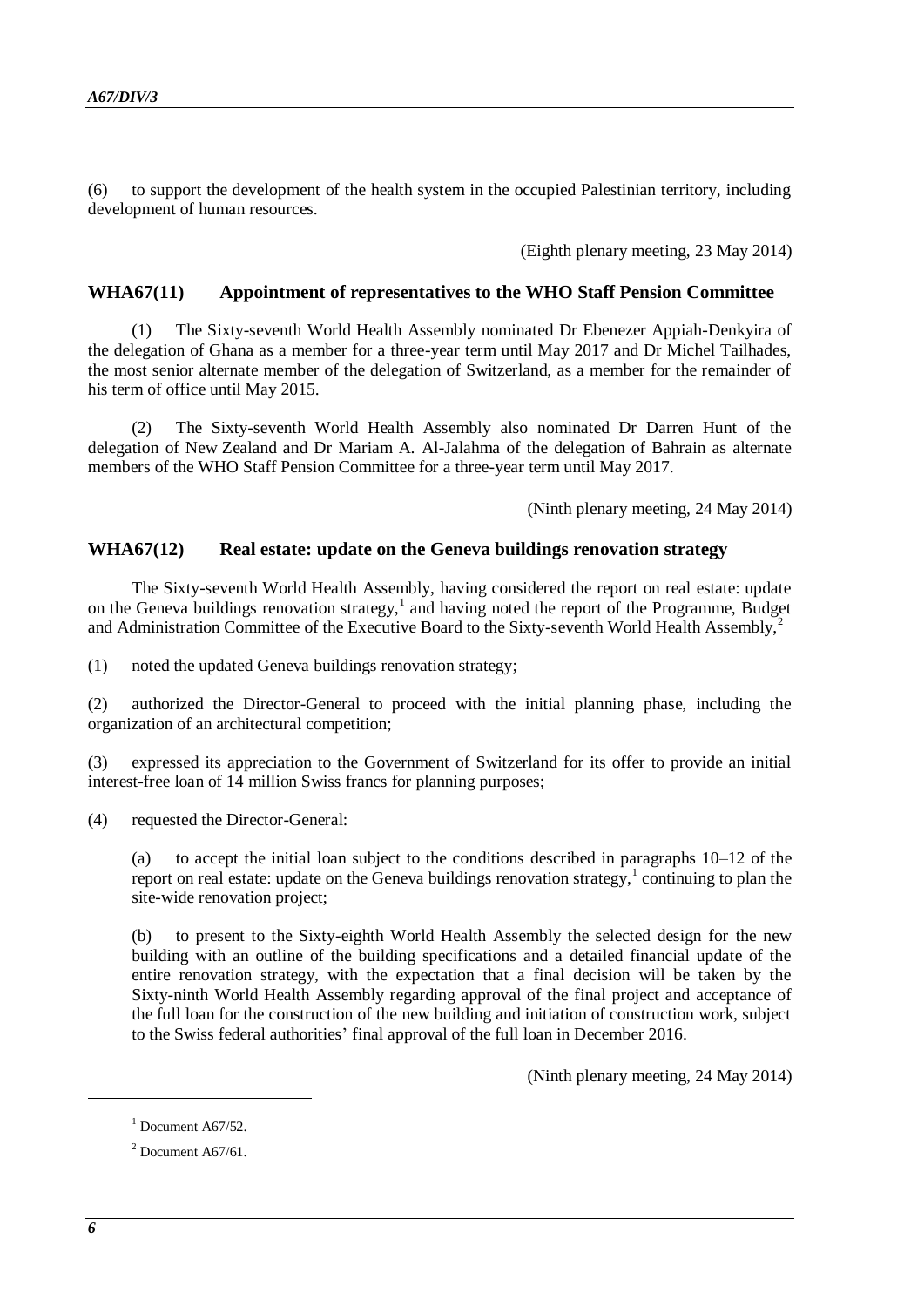## **WHA67(13) Multisectoral action for a life course approach to healthy ageing**

The Sixty-seventh World Health Assembly, having considered the report on multisectoral action for a life course approach to healthy ageing,<sup>1</sup> recognizing that the proportion of older people in the population is increasing in almost every country, and that there are growing challenges for health systems associated with population ageing, requested the Director-General to develop, in consultation with Member States and other stakeholders and in coordination with the regional offices, and within existing resources, a comprehensive global strategy and plan of action on ageing and health, for consideration by the Executive Board in January 2016 and by the Sixty-ninth World Health Assembly in May 2016.

(Ninth plenary meeting, 24 May 2014)

#### **WHA67(14) Framework of engagement with non-State actors**

The Sixty-seventh World Health Assembly, having considered the report on the framework of engagement with non-State actors;<sup>2</sup> welcoming the progress made on the draft framework of engagement with non-State actors by the Sixty-seventh World Health Assembly; underlining the importance of an appropriate framework for engagement with non-State actors for the role and work of WHO; and recognizing that further consultations and discussions are needed on issues including conflict of interest and relations with the private sector,

(1) decided that Member States should submit their specific follow-up comments and questions to the Director-General by 17 June 2014;

(2) decided also that the regional committees in 2014 should discuss this matter, with reference to the draft framework of engagement with non-State actors and the report referred to in subparagraph (4)(a) below;

(3) requested that the regional committees submit a report on their deliberations to the Sixty-eighth World Health Assembly, through the Executive Board;

(4) requested the Director-General:

(a) to prepare a comprehensive report of the comments made by Member States during the Sixty-seventh World Health Assembly and the follow-up comments and questions raised, including clarification and response thereon from the Secretariat, by the end of July 2014;

(b) to submit a paper to the Executive Board at its 136th session in January 2015, ensuring that Member States receive it by mid-December 2014, in order to allow them sufficient time to study the content and to be better prepared for discussion and deliberation.

(Ninth plenary meeting, 24 May 2014)

l

 $1$  Document A67/23.

 $2$  Document A67/6.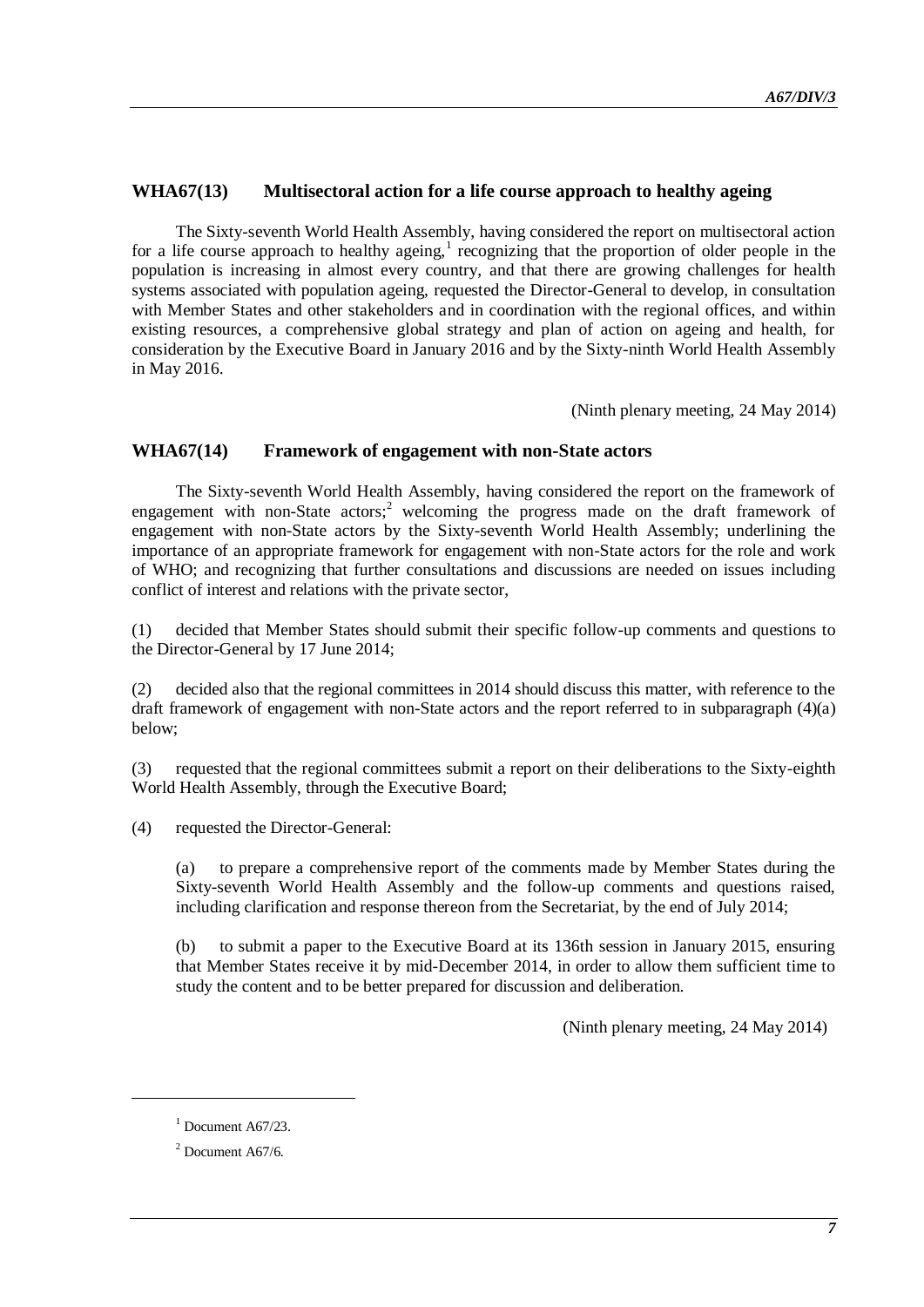# **WHA67(15) Follow-up of the report of the Consultative Expert Working Group on Research and Development: Financing and Coordination**

The Sixty-seventh World Health Assembly, having considered the follow-up of the report of the Consultative Expert Working Group on Research and Development Financing and Coordination, 1

(1) noted the progress made in implementation of resolution WHA66.22 and decision EB134(5);

(2) recognized the indicators to measure success in implementing the health research and development demonstration projects, and requested the addition of an analysis of the extent of innovative components being implemented by the projects, including financing, the use of open access models, multisectoral research platforms, and delinkage, among other criteria;

(3) requested the Director-General to expedite the process of the remaining four projects, in addition to the four already agreed, and to report on progress to the 136th session of the Executive Board;

(4) noted, without prejudice to future discussions in the context of recommendations of the Consultative Expert Working Group on Research and Development Financing and Coordination and actions on other sustainable mechanisms for financing health research and development, the assessment made by the Secretariat and the possibility of using an existing mechanism to host a pooled fund for voluntary contributions towards research and development for type III and II diseases and the specific research and development needs of developing countries in relation to type I diseases;

(5) requested the Director-General to further explore this option with the UNICEF/UNDP/World Bank/WHO Special Programme for Research and Training in Tropical Diseases recognizing the following:

- that the scope of the diseases should not be limited to type III diseases but should be in line with the mandate of the global strategy and plan of action on public health, innovation and intellectural property;
- the need for a sustainable financial mechanism for health research and development;
- the role of Member States in the governance of the coordination mechanism;

(6) requested the Director-General to report to the Sixty-eighth World Health Assembly through the 136th session of the Executive Board with reference to this decision.

(Ninth plenary meeting, 24 May 2014)

## **WHA67(16) Selection of the country in which the Sixty-eighth World Health Assembly would be held**

The Sixty-seventh World Health Assembly, in accordance with Article 14 of the Constitution, decided that the Sixty-eighth World Health Assembly would be held in Switzerland.

(Ninth plenary meeting, 24 May 2014)

-

<sup>&</sup>lt;sup>1</sup> Documents A67/27, A67/28 and A67/28 Add.1.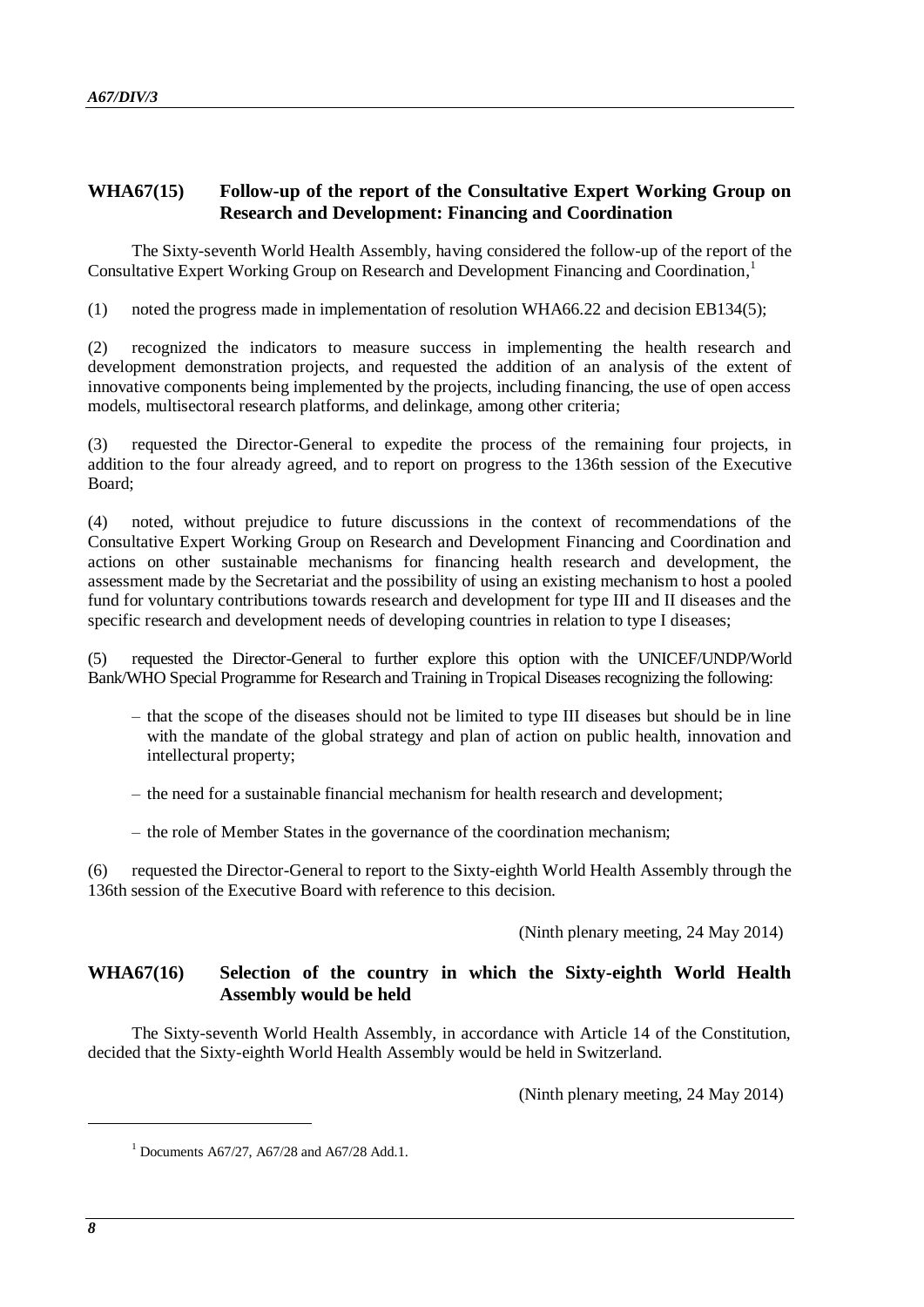# **II. RESOLUTIONS**

| WHA67.1 | Global strategy and targets for tuberculosis prevention, care and control after 2015 |  |  |  |
|---------|--------------------------------------------------------------------------------------|--|--|--|
|---------|--------------------------------------------------------------------------------------|--|--|--|

- WHA67.2 Improved decision-making by the governing bodies
- WHA67.3 Financial report and audited financial statements for the year ended 31 December 2013
- WHA67.4 Supplementary funding for real estate and longer-term staff liabilities
- WHA67.5 Status of collection of assessed contributions, including Member States in arrears in the payment of their contributions to an extent that would justify invoking Article 7 of the Constitution
- WHA67.6 Hepatitis
- WHA67.7 Disability
- WHA67.8 Autism
- WHA67.9 Psoriasis
- WHA67.10 Newborn health: action plan
- WHA67.11 Public health impacts of exposure to mercury and mercury compounds: the role of WHO and ministries of public health in the implementation of the Minamata Convention
- WHA67.12 Contributing to social and economic development: sustainable action across sectors to improve health and health equity
- WHA67.13 Implementation of the International Health Regulations (2005)
- WHA67.14 Health in the post-2015 development agenda
- WHA67.15 Strengthening the role of the health system in addressing violence, in particular against women and girls, and against children
- WHA67.16 Report of the External Auditor
- WHA67.17 Salaries of staff in ungraded posts and of the Director-General
- WHA67.18 Traditional medicine
- WHA67.19 Strengthening of palliative care as a component of comprehensive care throughout the life course